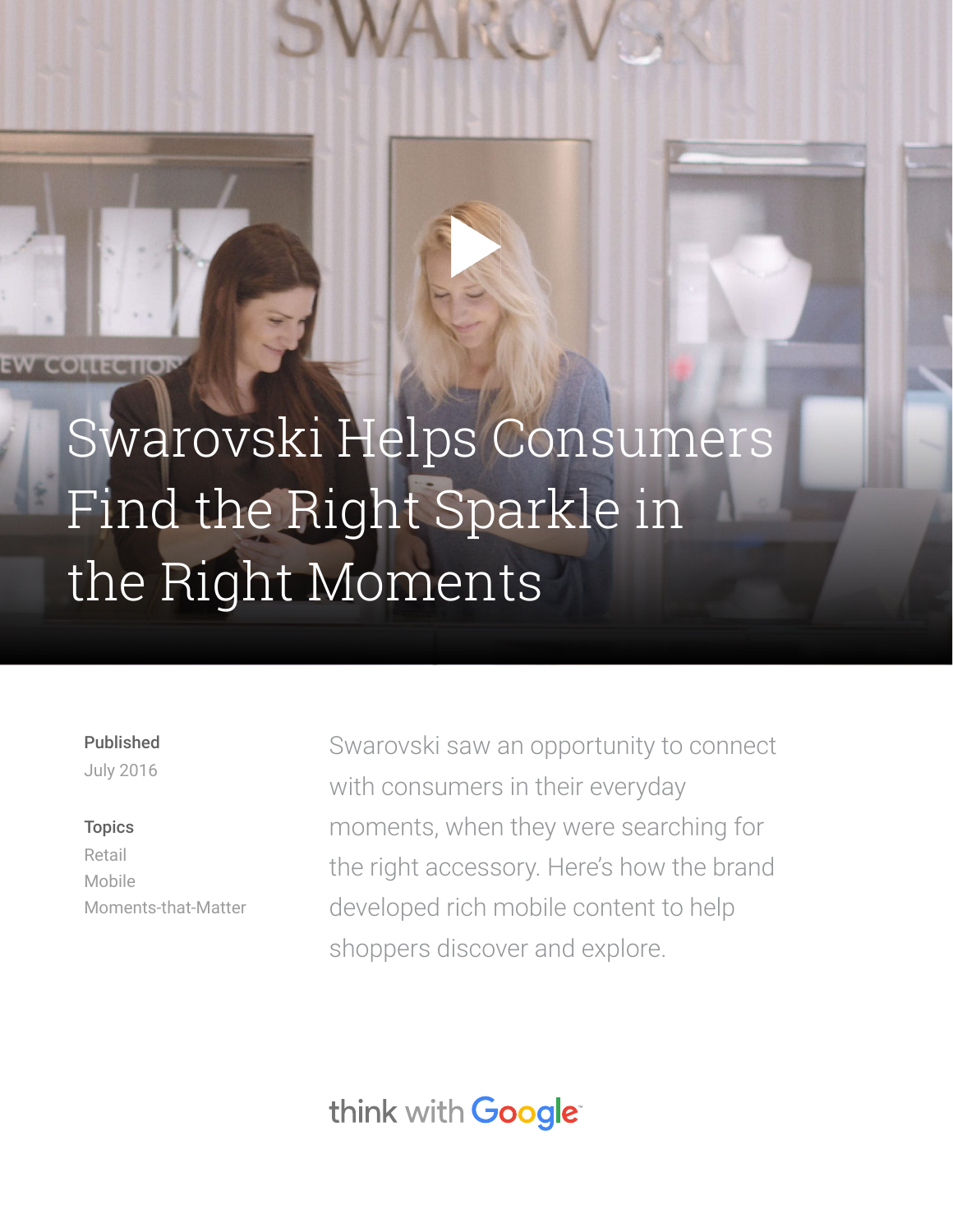## **Results**

- 50% increase in online sales year over year
- More than 150% increase in mobile sales year over year

### THE CHALLENGE

"Being there" for **Swarovski** used to mean connecting with consumers in seasonal moments like Christmas, Mother's Day and Valentine's Day. But with search insights, Swarovski recently discovered that customers want to engage in everyday moments when they're wondering what to wear on a date or how to accessorise an outfit for work.

"We realised that those everyday moments are an opportunity for our brand to step in and transform the consumer experience into something extraordinary," says Alessandro Vergano, senior vice president for branding, communication and media at Swarovski. The company recognised it had a chance to provide both useful and inspirational content to shoppers who may not know exactly what product they want or where they want to buy it.

## THE APPROACH

Since 50% of Swarovski's site traffic comes from mobile, the brand focused on developing mobile content that's visually rich and easy to navigate. The company's fun and interactive Style Finder offers ideas for how to accessorise an outfit for work or that special date night. It also allows the customer to dial-up or dial-down a look, depending on her mood.

To complement the Style Finder, Swarovski also features its products through more visual formats like Shopping ads on Google Images and on YouTube where people discover and explore new brands and products.